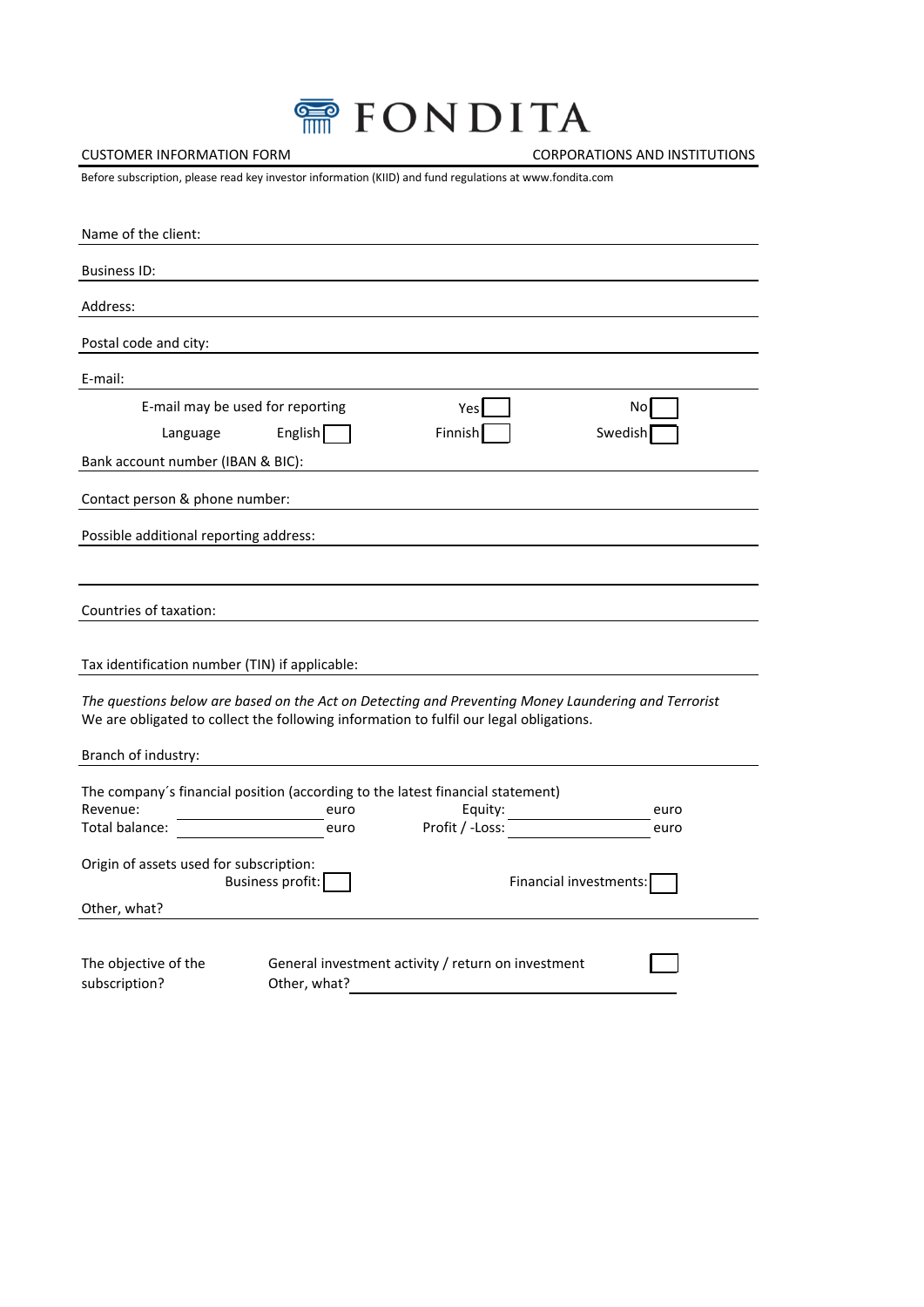## Information about the beneficial owners

A controlling person is a natural person who has authority over the company. All natural persons who directly or indirectly hold more than 25 % of the company´s shares or votes are considered beneficial owners. The voting rights can also be based on articles of association, partnership agreement or other agreements. A person is considered as a beneficial owner if he or she has the right to appoint or dismiss the majority of the board.

If the company is owned by another company (ownership exceeds 25 %), the beneficial owners for the controlling company have to be disclosed too.

Number of beneficial owners:

If the company has more than 3 beneficial owners please send the information about the beneficial owners by e-mail to info@fondita.fi.

| Beneficial owner 1.                                                                                                                                                                             |                         |                                              |  |  |  |  |  |
|-------------------------------------------------------------------------------------------------------------------------------------------------------------------------------------------------|-------------------------|----------------------------------------------|--|--|--|--|--|
| Name:                                                                                                                                                                                           | Personal identity code: | Share %:                                     |  |  |  |  |  |
| Home address:                                                                                                                                                                                   |                         |                                              |  |  |  |  |  |
| Citizenship(s):                                                                                                                                                                                 |                         |                                              |  |  |  |  |  |
| Countries of taxation:                                                                                                                                                                          |                         | Foreign TIN:                                 |  |  |  |  |  |
| The investor is or has been a politically exposed person (PEP) $*$ during the last 12 months                                                                                                    |                         |                                              |  |  |  |  |  |
| or a family member or a close business partner to one?                                                                                                                                          |                         |                                              |  |  |  |  |  |
| Additional information if the answer is yes:<br>Yes                                                                                                                                             |                         |                                              |  |  |  |  |  |
| No                                                                                                                                                                                              |                         |                                              |  |  |  |  |  |
| Beneficial owner 2.                                                                                                                                                                             |                         |                                              |  |  |  |  |  |
| Name:                                                                                                                                                                                           | Personal identity code: | Share %:                                     |  |  |  |  |  |
|                                                                                                                                                                                                 |                         |                                              |  |  |  |  |  |
| Citizenship(s):                                                                                                                                                                                 |                         |                                              |  |  |  |  |  |
| Countries of taxation:                                                                                                                                                                          |                         | Foreign TIN:                                 |  |  |  |  |  |
| The investor is or has been a politically exposed person (PEP) $*$ during the last 12 months                                                                                                    |                         |                                              |  |  |  |  |  |
| or a family member or a close business partner to one?                                                                                                                                          |                         |                                              |  |  |  |  |  |
| Additional information if the answer is yes:<br>Yes                                                                                                                                             |                         | <u> 1989 - Andrea Andrew Maria (b. 1989)</u> |  |  |  |  |  |
| No                                                                                                                                                                                              |                         |                                              |  |  |  |  |  |
| Beneficial owner 3.                                                                                                                                                                             |                         |                                              |  |  |  |  |  |
| Name:                                                                                                                                                                                           | Personal identity code: | Share %:                                     |  |  |  |  |  |
| Home address:                                                                                                                                                                                   |                         |                                              |  |  |  |  |  |
| Citizenship(s):                                                                                                                                                                                 |                         |                                              |  |  |  |  |  |
| Countries of taxation:                                                                                                                                                                          |                         | Foreign TIN:                                 |  |  |  |  |  |
| The investor is or has been a politically exposed person (PEP) $*$ during the last 12 months                                                                                                    |                         |                                              |  |  |  |  |  |
| or a family member or a close business partner to one?                                                                                                                                          |                         |                                              |  |  |  |  |  |
| Additional information if the answer is yes:<br><b>Yes</b>                                                                                                                                      |                         |                                              |  |  |  |  |  |
| No                                                                                                                                                                                              |                         |                                              |  |  |  |  |  |
|                                                                                                                                                                                                 |                         |                                              |  |  |  |  |  |
|                                                                                                                                                                                                 |                         |                                              |  |  |  |  |  |
|                                                                                                                                                                                                 |                         |                                              |  |  |  |  |  |
| Politically exposed person means a natural person who is or who has been entrusted during the last 12 months with prominent public functions including<br>one the following:                    |                         |                                              |  |  |  |  |  |
| a) heads of State, heads of government, ministers and deputy or assistant ministers                                                                                                             |                         |                                              |  |  |  |  |  |
| b) members of parliament                                                                                                                                                                        |                         |                                              |  |  |  |  |  |
| c) members of the governing bodies of political parties                                                                                                                                         |                         |                                              |  |  |  |  |  |
| d) members of supreme courts, of constitutional courts or of other high-level judicial bodies, the decisions of which are not subject to further appeal, except<br>in exceptional circumstances |                         |                                              |  |  |  |  |  |

e) members of courts of auditors or members of organ that inspects financial administration of state corresponding to State Auditor's Office

f) members of the boards of central banks

g) ambassadors or chargés d'affaires

h) high-ranking officers in the armed forces

i) members of the adminitrative, management or supervisory bodies of State-owned enterprises

j) directors, deputy directors and members of the board or equivalent function of an international organisation

Politically exposed person's family members include the following:

a) the spouse, or a person considered to be equivalent to a spouse under the legislation of the country in question, of a politically exposed person

b) the children and their spouses, or persons considered to be equivalent to a spouse, of a politically exposed person

c) the parents of the politically exposed person